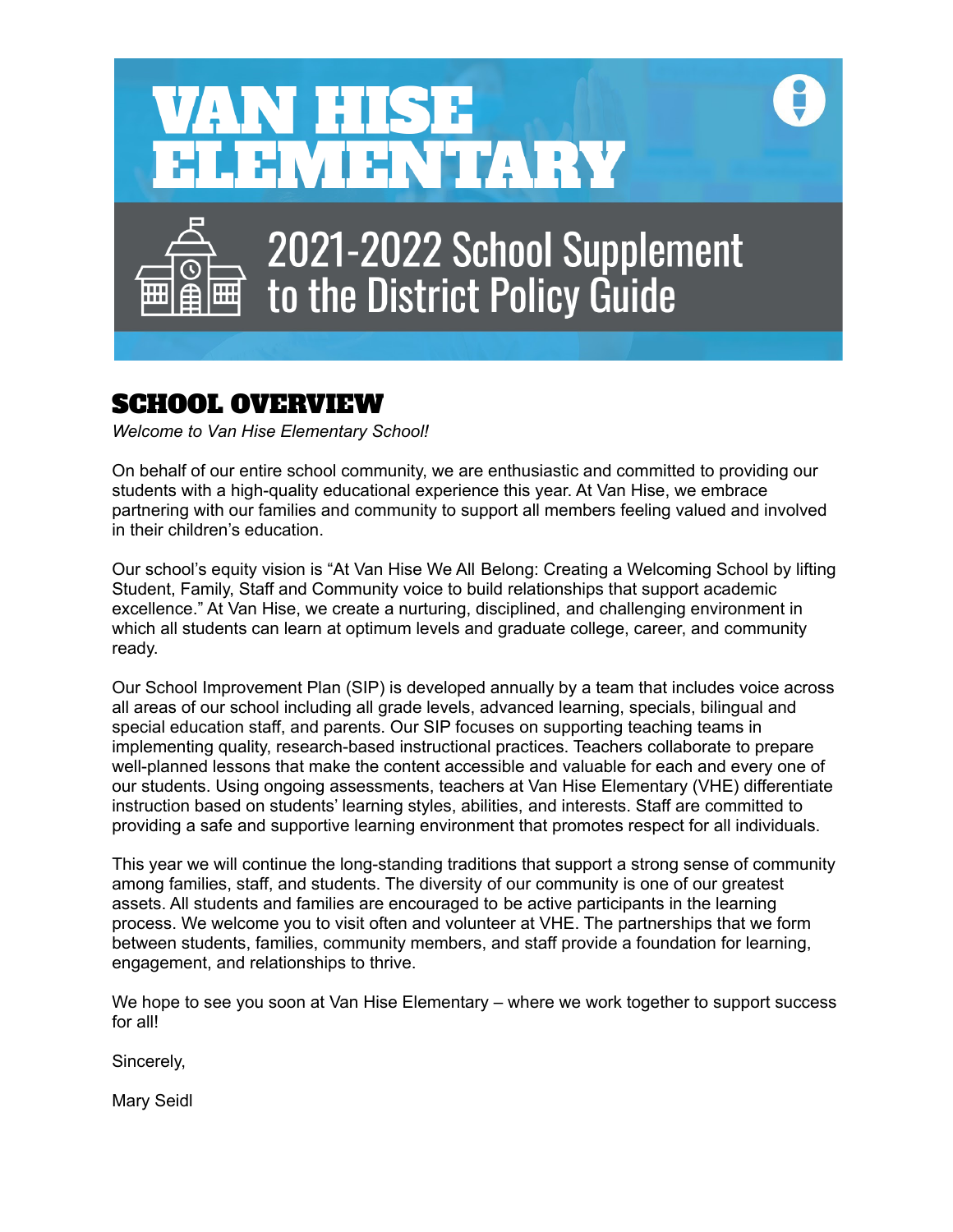**Principal** 

## **About our school**

 Van Hise Elementary is a quiet K-5 neighborhood school in the University Hill Farms area on the near west side of Madison. The campus is shared with Velma Hamilton Middle School.

## **School mission statement**

 Van Hise Elementary School is a thriving school that prepares every student to graduate from high school college, career, and community ready. Our school equity vision supports this by defining: At Van Hise We All Belong: Creating a Welcoming School by lifting Student, Family, Staff and Community voice to build relationships that support academic excellence."

## **Telephone**

OFFICE: (608) 204-4800 FAX: (608) 204-0419 ATTENDANCE / SAFE ARRIVAL: (608) 204-4807 **School Hours**

246 S Segoe Rd Madison, WI 53705 **Website:** [vanhise.mmsd.org](https://vanhise.mmsd.org) Email: [vanhise@madison.k12.wi.us](mailto:vanhise@madison.k12.wi.us)

 Mondays 8:40 a.m. - 2:05 p.m. (Monday 246 S Segoe Rd Tuesdays-Fridays 8:40 a.m. - 3:37 p.m. Address early release)

# KEY POLICIES AND GUIDELINES

#### **Calendar**

 September 3rd: 8:45 New Family Breakfast (in the garden, weather permitting) See all upcoming events at <https://vanhise.madison.k12.wi.us/calendar>

# **Child care / after-school information**

 On-site child care is provided by Wisconsin Youth Company after school, and also in the morning as long as there is enough interest in the morning program. It is a private company, and there is a cost. For information please contact them at (608)276-9782 or visit their website at [www.wisconsinyouthcompany.org.](http://www.wisconsinyouthcompany.org) Black Belt America on Odana Rd also offers a program and has a van pick up the kids who attend their program.

# **Traffic safety (parking lot, pick up/drop off information)**

 Children are to be dropped off at the front of school on Waukesha Street. The parking lot is unsafe with no sidewalk to the building. There are adult crossing guards at Mineral Point Rd. & Segoe Rd., Mineral Point Rd. & Midvale Blvd, and Waukesha St. & Lafayette starting at 7:20am and from 1:55-2:50pm Mondays; 2:35-4:05pm Tuesday-Friday.

# **Supervision of building / grounds - adjusted for new schedule**

 Supervision begins at 8:25am daily; students should not be dropped off before 8:25am. Students may go into the cafeteria for breakfast or out to the playground until the bell rings at 8:35. There is no supervision after school; all students should be picked up when school dismisses.

# **Field trips**